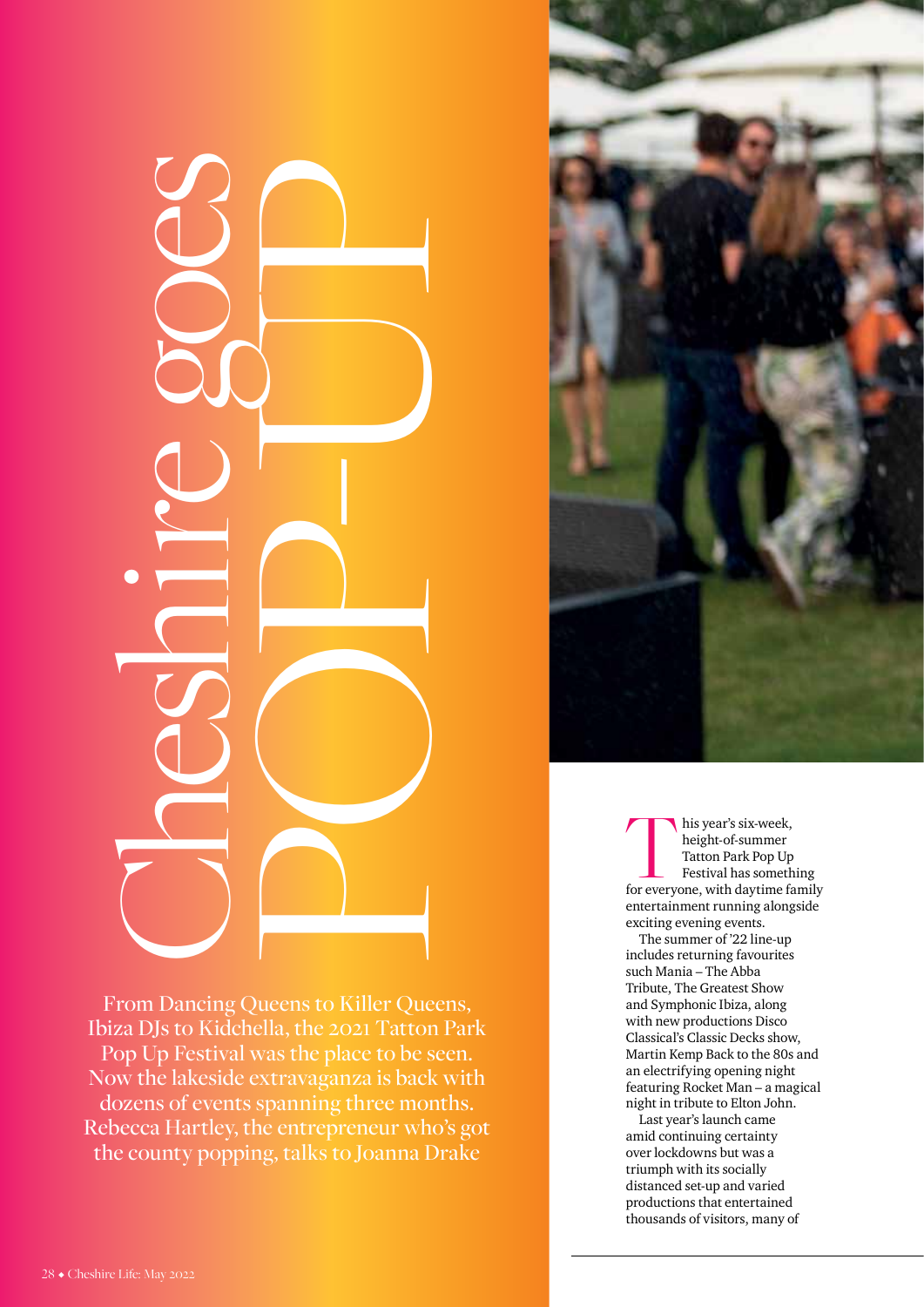

whom were going out-out for the first time in more than a year.

The festival is the brainchild – and inspired gamble – of Knutsford-based Rebecca Hartley, CEO of Knutsford-based Saving Grace Events.

'The response to last year's festival absolutely blew me away. It resonated with so many people and in a deeper way than I was expecting,' she says.

'Being able to get together with friends and family and enjoy a live entertainment experience in a safe way was an incredible experience after a year or more of not being able to do these things.

'I'm not sure people had realised quite how much they missed the magic of communal experiences until they lived them again. It was emotional and very powerful, and I felt privileged to be part of it.'

# ABOVE:

Tatton Park Pop Up Festival – the event that puts the fizz into a Cheshire summer

#### BELOW:

Oh what a night at Tatton Park Pop Up Festival

Last summer, tens of thousands of people visited the festival site, located next to the Tatton Park lake with stunning views over the water and spectacular sunsets behind the stage. With more than 40 acts planned for this year's event, Rebecca expects in excess of 25,000 people to attend across the summer.



'It was always the plan to bring the festival back this year,' says Rebecca. 'We've made some small changes', but the experience will largely be around improving on the same as 2021 – a beautiful setting, the best entertainment, private squares for all guests, VIP experiences, table service and premium food and drinks.

'Because Covid regulations have been relaxed, we'll also offer a walk-up bar service this year and we've been able to add more seats per event – but without losing that intimate feeling that made last year's event so special.'

Making the event special was always the priority for Rebecca and her team. As a Knutsford resident, Rebecca wanted to give something back to her community after the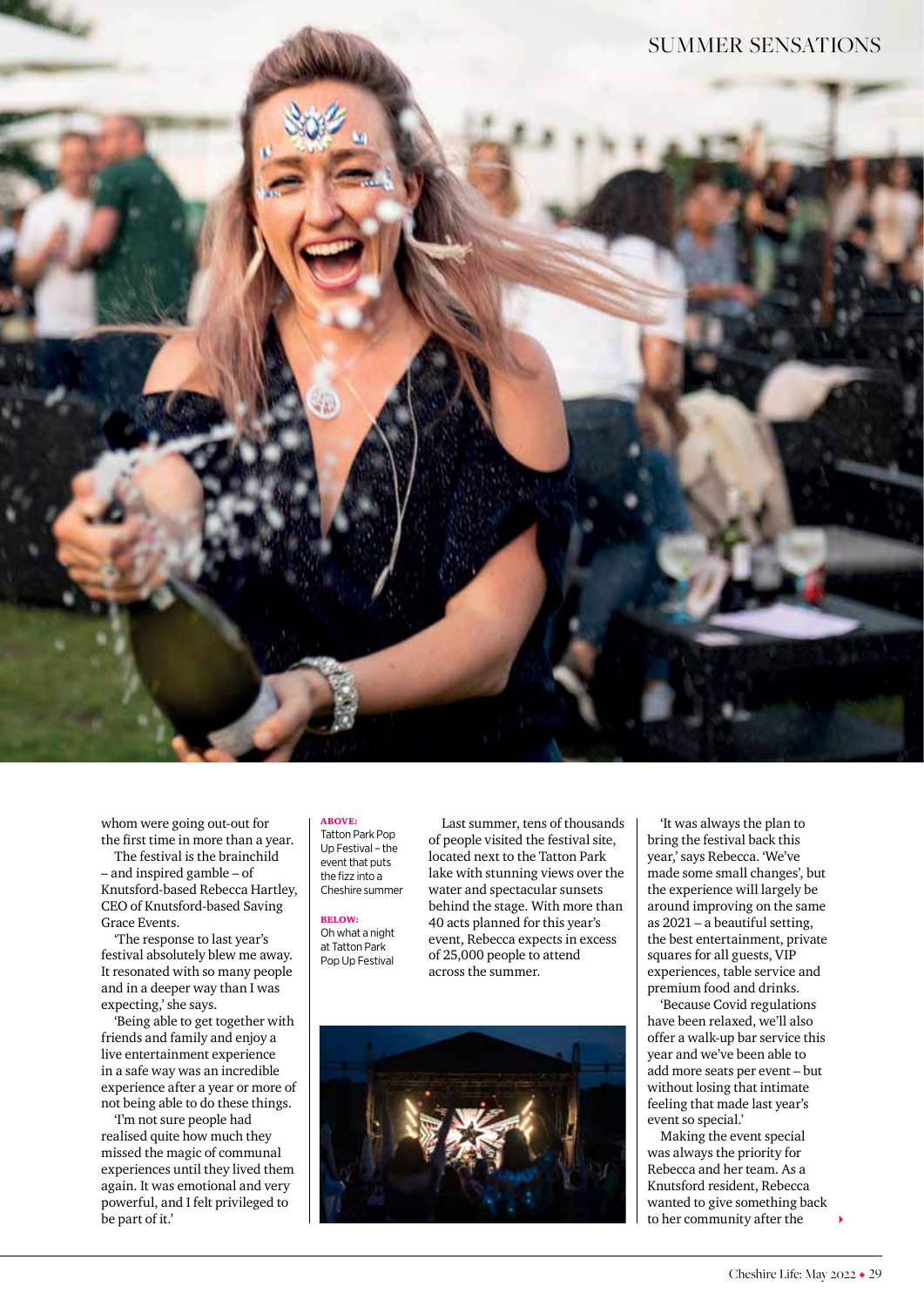# TATTO

turbulence of the pandemic. 'It's a celebration of life and everything that I love,' she says.

'I was diagnosed with breast cancer at the age of 37 and underwent a year and a half of gruelling treatment. As I recovered I decided to make a change. I left my nine-to-five job and created Saving Grace Events, working with businesses and individuals to create exciting events.

'In the years that followed, I also lost both my parents and my older sister, Michelle. It was the darkest of times for me yet I found that I wanted to do something that brought happiness and joy back to my life and the people around me,' she adds.

This ultimately led to the creation of the festival, as Rebecca sought to design something to celebrate life. Influenced by other outdoor

festivals, the Tatton Park

Pop Up brought something new to Cheshire – a sunshine extravaganza of live performances, great food and drinks, set against an incredible backdrop.

For Rebecca, Tatton Park was the only choice for location. Its size, accessibility and popularity make it a natural site for the festival.

The lakeside setting provides an air of luxury to spectacular evenings of live entertainment, in conjunction with high-end drinks brands including Moët et Chandon, Whispering Angel and Grey Goose vodka.

Following her breast cancer diagnosis, Rebecca began supporting the breast cancer prevention charity, Prevent Breast Cancer, later becoming an ambassador.

Prevent Breast Cancer is the festival's official charity partner, with donation and merchandising opportunities at each event to help the

 $ABOVE:$ Kidchella at Tatton Park Pop Up Festival

charity raise vital funds. This year's line-up includes a return for many of last year's sell-out shows.

The wildly popular Jurassic Earth is back on Sunday, June 25 – a roarsome event for dino-mad little ones, which sees Jurassic beasts roam through the crowds in an impressive storytelling show.

Other family favourites, such as a Princess Tea Party, The Greatest Show and Kidchella – the ultimate Coachella-inspired festival experience for children – are all on the bill while Mania – The Abba Tribute returns on Sunday, June 26 and Sunday, July 31.

'This year we'll have more in the way of crowd experiences,' says Rebecca. 'It was tricky last year due to coronavirus restrictions, but we have everything from circus performers to glitter make-up bars planned to add special extras.'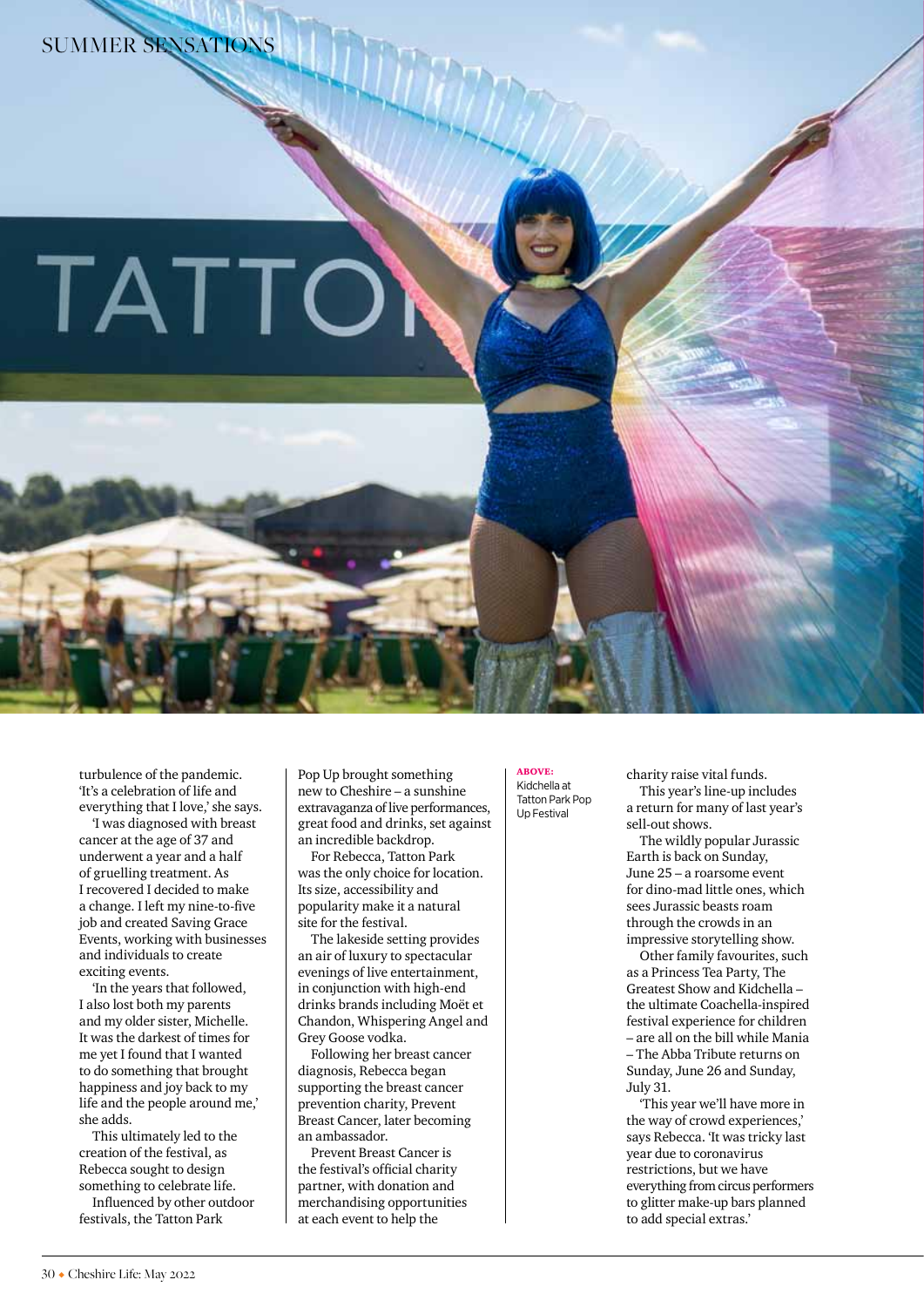

# TATTON PARK Pop Up Festival in numbers



**25,000**

*'The lakeside setting provides an air of luxury to the spectacular evenings of live entertainment'*



There's plenty to keep the grown-ups occupied, too, with DJ nights such as Symphonic Ibiza on Saturday, July 2, through to nostalgia events such as Back To The 90s on Friday, July 29 and an '80s night fronted by Martin Kemp on Thursday, August 4.

A highlight last year for Rebecca was a performance by The Real Thing, who supported Craig Charles Funk and Soul Club.

'My sister loved The Real Thing and to be able to sit with my family and friends in a safe, open environment and listen to her favourite songs was indescribable. It meant such a lot to be with all the people who'd loved her and remember her in that way. It was incredibly moving, especially considering the fact we were in a pandemic and hadn't been able to join together like that for so long.'

Craig Charles is back on the bill this year with a show on

#### top: Rebecca Hartley on the lakeside site of her Tatton Park Pop Up Festival

#### $A$  **BOVE** The summertime setting at the Tatton Park Pop Up Festival

Thursday, July, 7, bringing his mix of funk and soul to Tatton once again.

'Tatton Park Pop Up Festival really does have something for everyone. That's why it touched so many people last year and why we've had such an amazing response to this year's festival already,' says Rebecca.

'We've all missed out on so much over the past two years. We've missed parties, celebrations, nights out, family events and so much more. Being able to get together again and enjoy ourselves is really special now – it was always important but now that we've seen how precious it is, it really is something to be celebrated.

'The festival gives people in Cheshire the chance to get together with their friends and family, let their hair down, sing, dance and have a bloody good laugh! And importantly we can do that in a safe way.

'It's outside, there's distance between groups and no queuing at busy bars, so even those who are still cautious about Covid can enjoy themselves safely.'

With an impressive line-up complemented by beautiful scenery, exceptional food and drink options, table service and private squares for each group, the Tatton Park Pop Up Festival is looking likely to be the place to be in the summer of 2022.

And beyond? 'The plan has always been to keep growing the festival,' Rebecca says. 'We'll be coming back next year, and the year after that, and the year after that. We'll keep running this amazing show as long as people want it. After all, what better place to create an experience like this than Cheshire?' *Tickets are on sale now at tattonparkpopupfestival.co.uk* 4